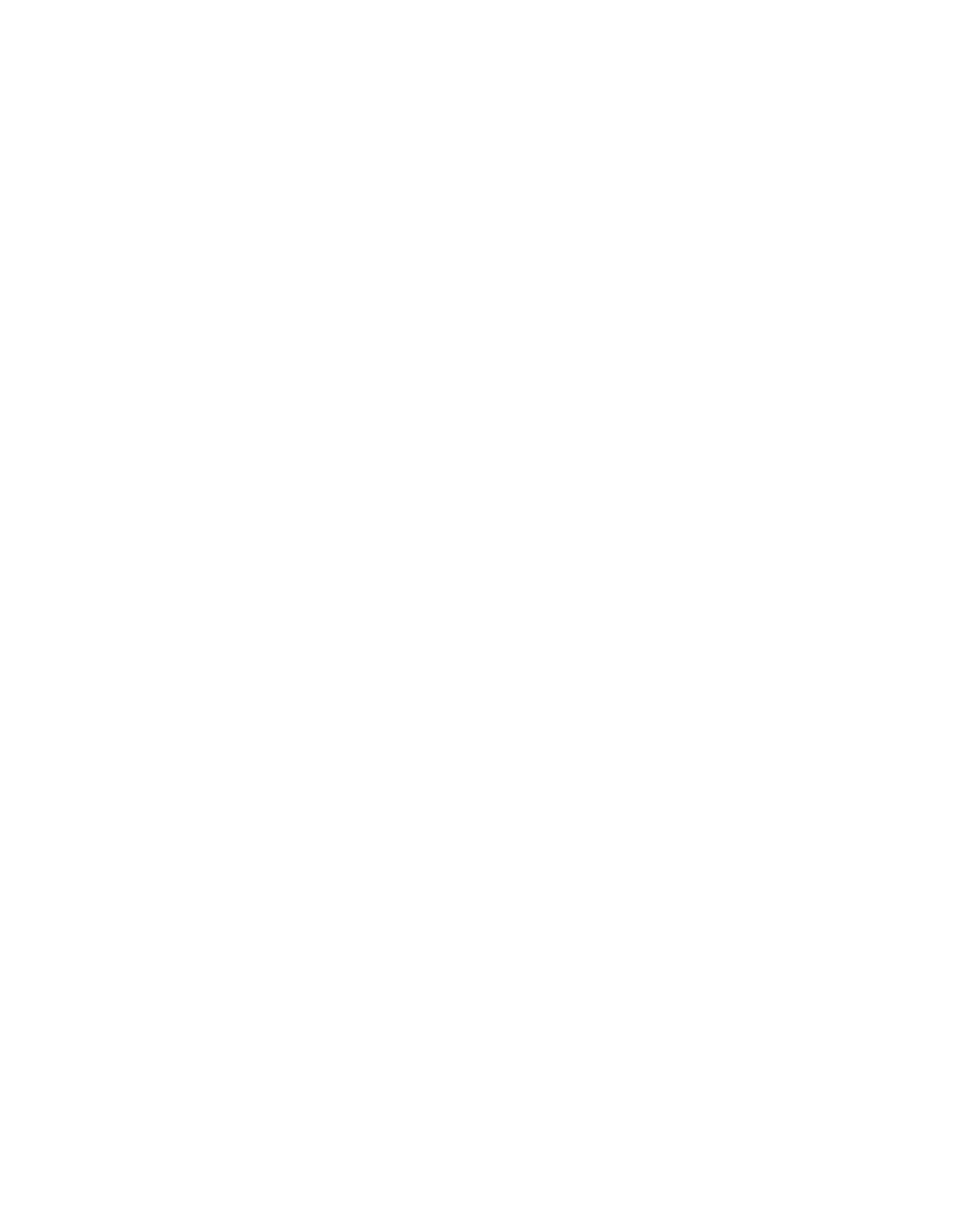## Living & Working with Children with Autism Spectrum Disorder in British Columbia

A Manual for Parents & Community Professionals

Edited by Deborah Pugh Executive Director ACT – Autism Community Training Society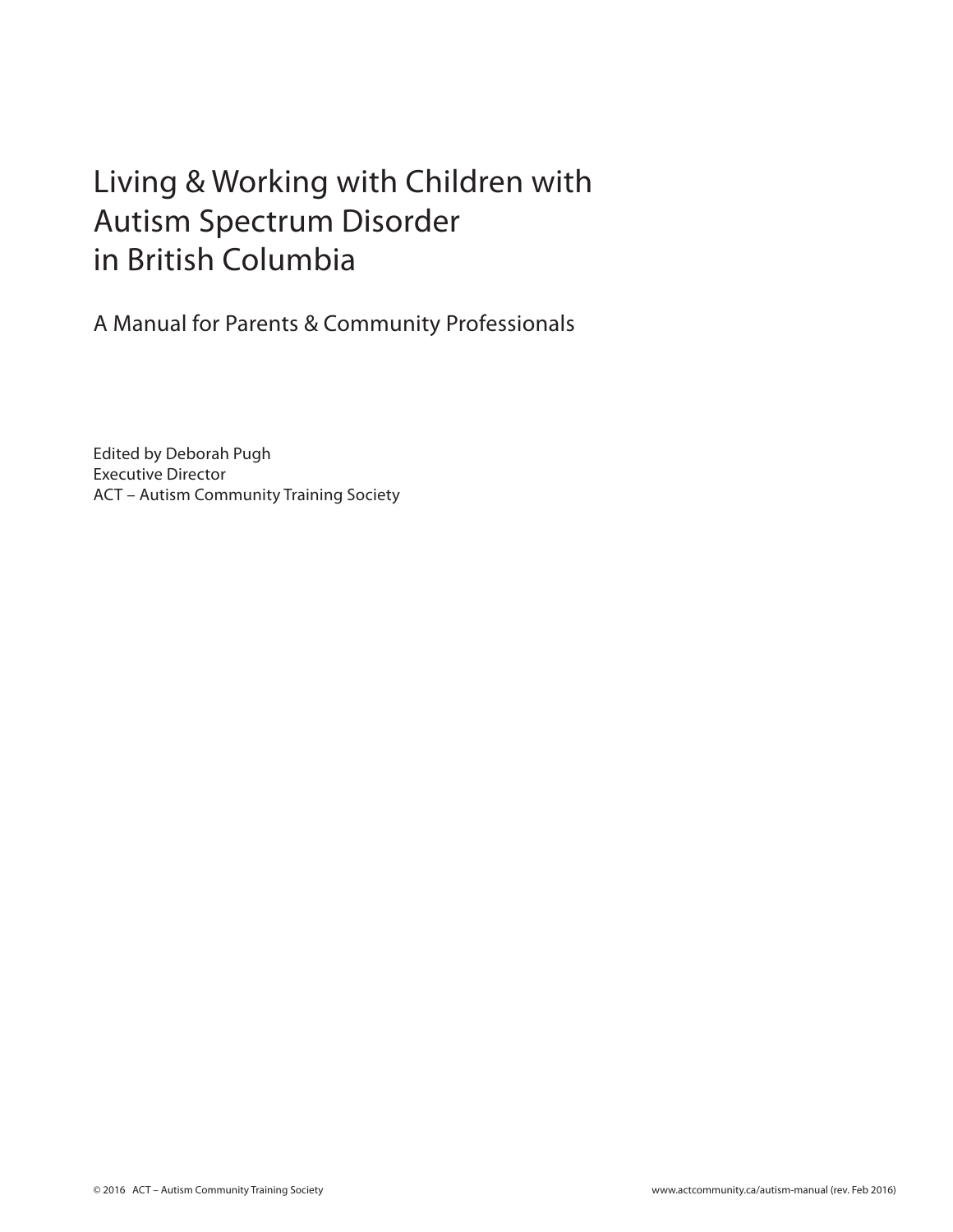© 2016 ACT – Autism Community Training Society

#### *Reproduction*

Pages of this manual may be reproduced in paper form for educational and training activities. Special permission for such non-commercial use is not required. Acknowledgement is required and the following statement should appear on all reproductions:

> "Living & Working with Children with Autism Spectrum Disorder in B.C." ACT – Autism Community Training www.actcommunity.ca.

This permission statement is limited to partial reproduction for educational or training purposes. Complete or systematic or large-scale reproduction, or inclusion of material in publications for sale, or other information sources that are charged for, may only be with prior written permission. Contact info@actcommunity.net.

#### *Linking to the Manual*

We do not give permission for articles and material to be electronically stored on servers other than our own as we need to keep our materials updated. We welcome the creation of links to our pages but please note that the page must be called electronically from within www.actcommunity.net. This must be done in such a way that its original style and layout, headlines and the copyright notice are left unchanged. Any electronic republication of the words of articles and pieces without such signs of provenance will be a violation of our copyright. Commercial sites must first obtain a license to reproduce from us and pay an appropriate royalty.

#### *Photographs & Cartoons*

Photographs and cartoons may not be extracted from the manual without specific permission of the photographer or cartoonist. They remain the copyright of the artist and photographer and cannot be reproduced without their permission.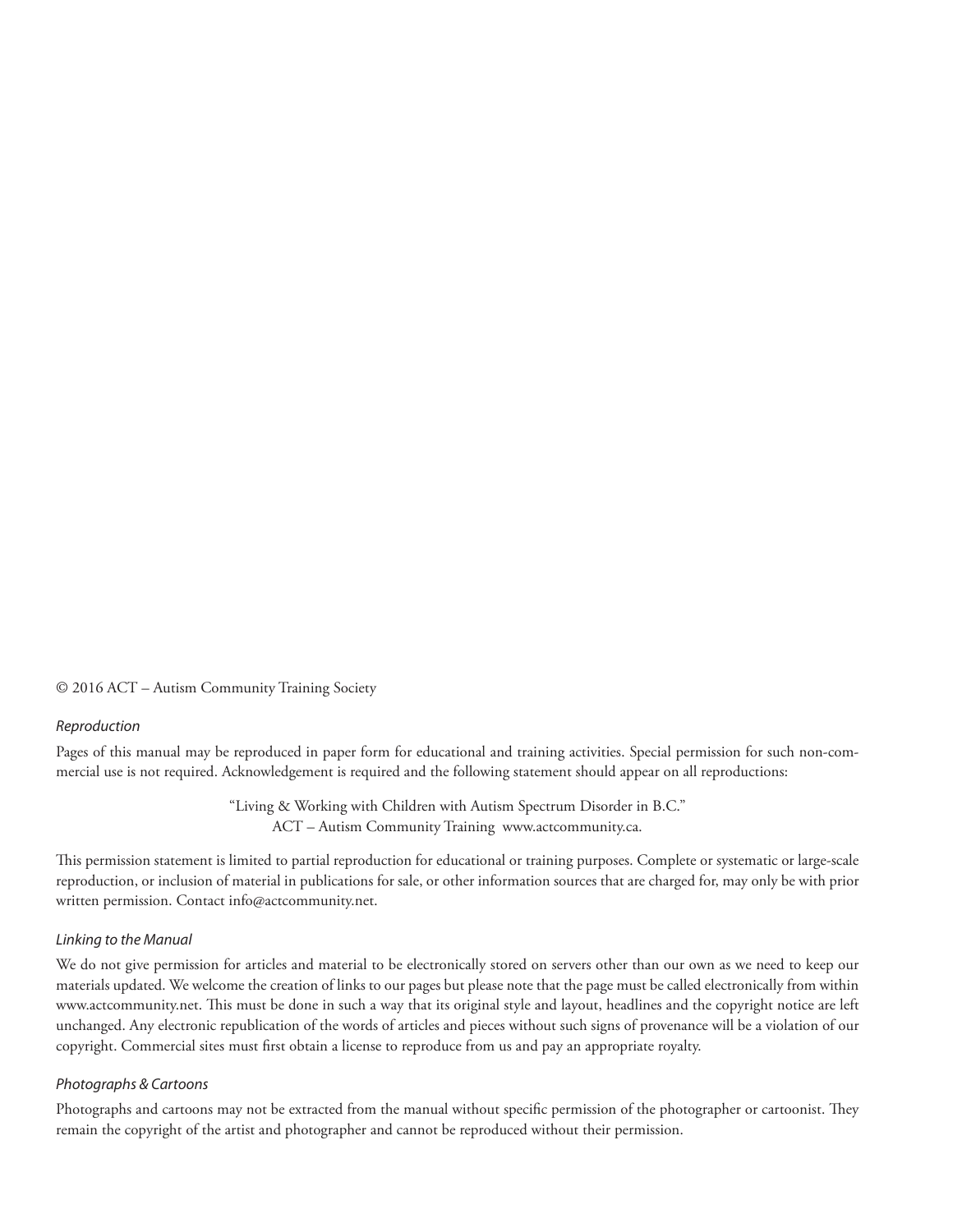#### Acknowledgements

The core purpose of this manual is to support parents of children with Autism Spectrum Disorder so that they can manage treatment programs for their children. Not that parents need to become behavior consultants (although some have) or doctors (although some are), rather that parents need to have enough relevant information to make informed decisions about how to support their child. As importantly parents need to gain the self-confidence to become full members of their child's team and eventually to become the leader of the team.

It was Dr. Joe Lucyshyn of the University of British Columbia who provided the fundamental concept for this approach. "Dr. Joe" has worked with ACT intensively over the last four years, traveling to present workshops on Positive Behavior Support across the province. It was on the treacherous descent into Castlegar Airport, in the Interior Region of B.C., that I started to speak to him of ACT's goal of helping families to understand what good treatment looks like. Dr. Joe offered the concept of "connoisseurship". Meaning that like connoisseurs of great art, parents do not have to be great artists themselves, but they can be supported to develop an understanding of what to look for in terms of excellent autism treatment.

As I have worked on the development of this manual, I have often considered the concept of connoisseurship. Essentially, the authors of this manual are helping ACT to build parental and community connoisseurship in B.C.

Special thanks to all the parents who have sent ACT their photos and their insights into parenting a child with ASD. As a parent myself, I know that it is often difficult to reflect on the early days of diagnosis and treatment. The willingness of families to share their experiences with others, as well as photographs of their children, will be deeply appreciated by those who are building their own connoisseurship. They will also enjoy the cartoons of Dr. Bob Walter, who has lightened the more serious material that dominates this manual.

ACT is particularly grateful for the commitment of our authors, who have taken time from their already frantic schedules to consider the needs of families and community professionals for reliable information. Each contribution has gone through a number of revisions. Given how quickly the field of autism treatment is changing, it is likely that more will be required!

Our authors are:

| Dr. Jill Calder |   |
|-----------------|---|
| Mary Ann Fulks  | Г |
| Shannon Muir    | L |
| Clair Schuman   | C |

Blair Dwyer Dr. Vikram Dua Dr. Suzanne Jacobsen Vicki Lundine Shannon Muir Lianne Naguiat Deborah Pugh

Catherine Smith Dr. Stephen Wellington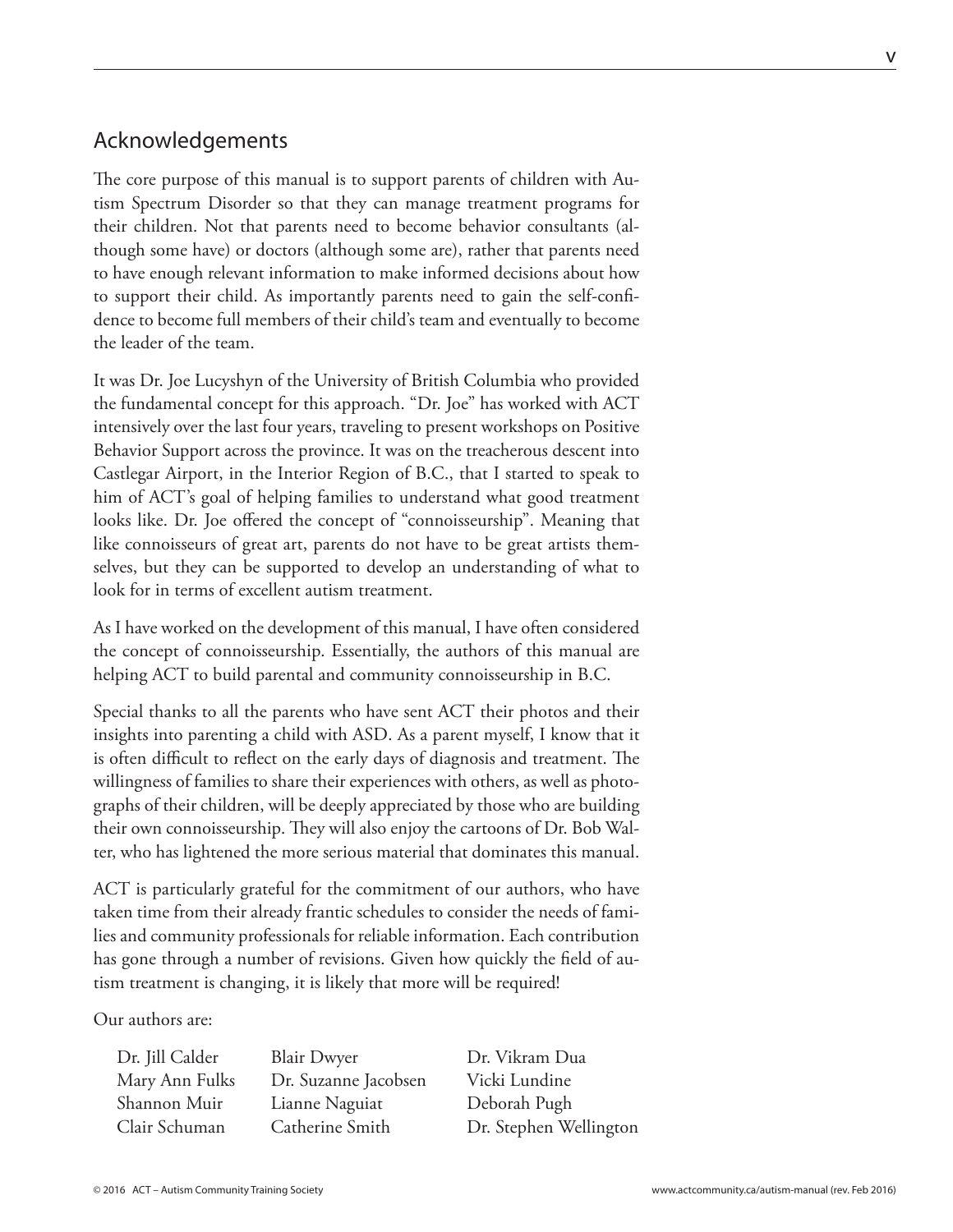Additional thanks go to those who have reviewed specific chapters, including:

Dr. Karen Bopp – Ministry of Children and Family Development

Dr. Georgina Robinson – Provincial Outreach Program for Autism and Related Disorders

Dr. Mary Ellen Ross – Parent and Member of ACT's Board of Directors

Dr. Elizabeth Hartney – Parent and Member of ACT's Advisory Council

In addition to the contributions of all those cited above, and the ongoing input of our Advisory Council and Board of Directors, we are grateful to the Ministry of Children and Family Development for their initial financial support for this project. Responsibility for the content of this manual remains that of ACT – Autism Community Training.

Deborah Pugh Executive Director ACT – Autism Community Training Society

#### DISCLAIMER

ACT – Autism Community Training Society has designed this manual to provide accurate and authoritative information as a service to enrich understanding of autism related issues in British Columbia. This information is designed to support, not replace, the relationship that exists between a client/patient/site visitor and his/her existing physician or other professional.

This information should not be relied on to recommend a specific method or treatment for an individual child. ACT is not engaged in providing medical, psychological, financial, legal or other professional services. Readers should consult specialists to provide treatment information individualized for specific children or individual circumstances. Emergency questions or crisis situations (particularly regarding medical or mental health) should be directed immediately by telephone or in-person to qualified professionals.

Questions about eligibility and funding programs should be verified with the organizations providing the programs. Issues of employment and tax law should be verified by qualified professionals specific to individual circumstances.

When an organization or website is referred to in this manual, as a citation and/or as a potential source of further information, this does not mean that ACT, or the author, endorses the information that the organization or website may provide or recommendations it may make.

ACT – Autism Community Training Society makes no presentation or warranty with respect to the accuracy or completeness of the information in this manual, and specifically disclaims any liability for any information contained on, or omitted from them.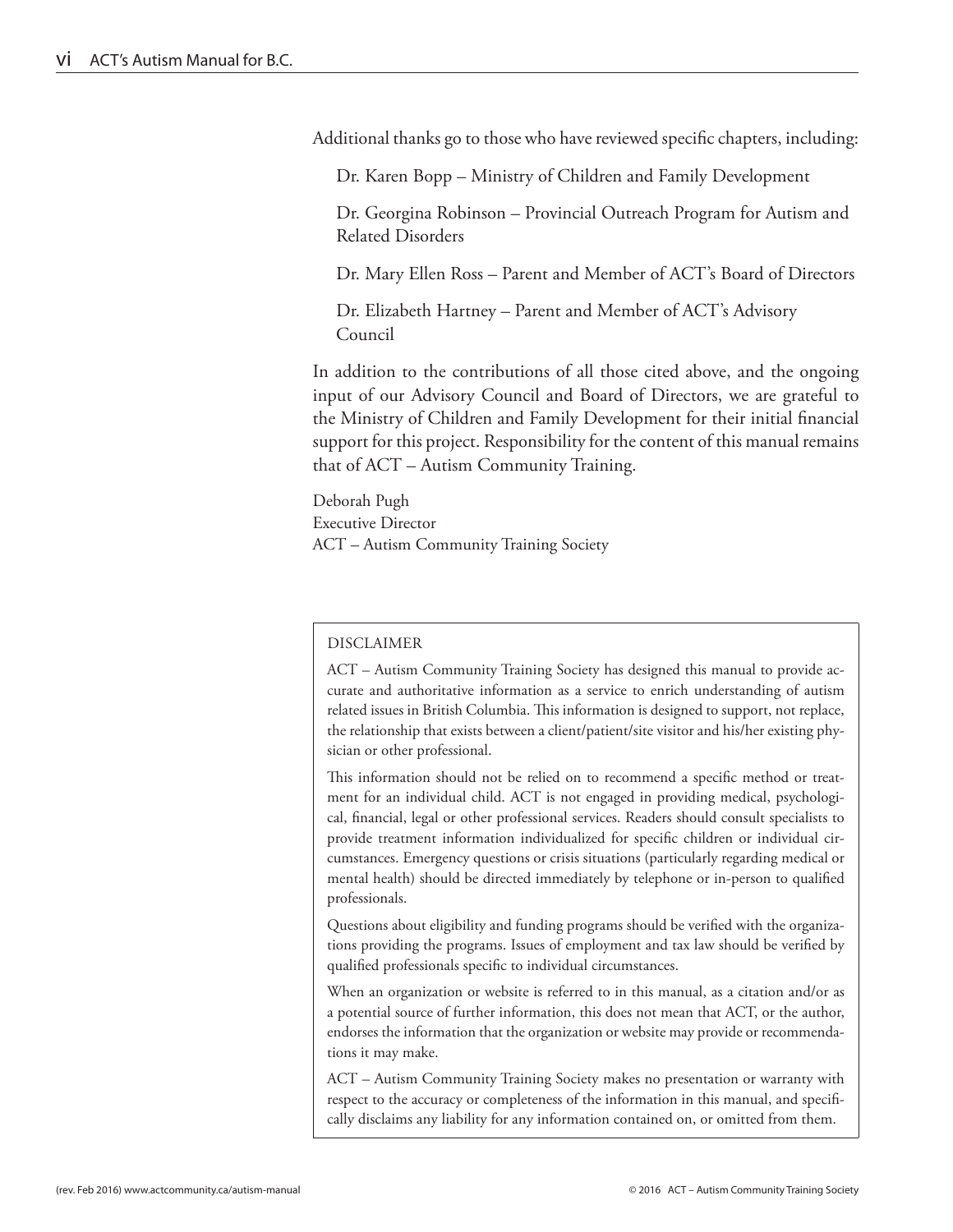## TABLE OF CONTENTS

#### Introduction: Getting Started on Your Journey

| <b>Chapter 1: The Diagnostic Process in British Columbia</b>          |  |
|-----------------------------------------------------------------------|--|
|                                                                       |  |
|                                                                       |  |
| Why is earliest identification of ASD important?1-4                   |  |
|                                                                       |  |
|                                                                       |  |
|                                                                       |  |
| What is the Role of Primary Care Professionals in the Early Detection |  |
|                                                                       |  |
| What Should a Primary Care Professional Do After a Child/Youth        |  |
| is Identified to be at Higher Risk for ASD? 1-9                       |  |
| What is the BCAAN Process for Assessing a Child or Youth              |  |
|                                                                       |  |
| What if there is Disagreement with the BCAAN Diagnostic               |  |
|                                                                       |  |
|                                                                       |  |

#### Chapter 2: Developing a Treatment Team for a Child with Autism Spectrum Disorder

| Part A: The Role of the Parent in Developing the Treatment Team  2-2          |
|-------------------------------------------------------------------------------|
|                                                                               |
| Stages and Styles of Grieving and Learning 2-5                                |
|                                                                               |
|                                                                               |
|                                                                               |
|                                                                               |
|                                                                               |
| Part B: The Role of the Behavior Consultant in Autism Treatment2–16           |
| What are the qualifications of a Behavior Consultant? 2-18                    |
| Practices you should expect from a Behavior Consultant 2-19                   |
| Part C: The Role of the Speech-Language Pathologist in Autism Treatment  2-21 |
| The Basic Skill Set for Speech Language Pathologists2-22                      |
| Possible Ways that an SLP Can Contribute to an Autism Treatment               |
|                                                                               |
|                                                                               |
|                                                                               |
| Frequently Asked Questions About Speech Therapy2-25                           |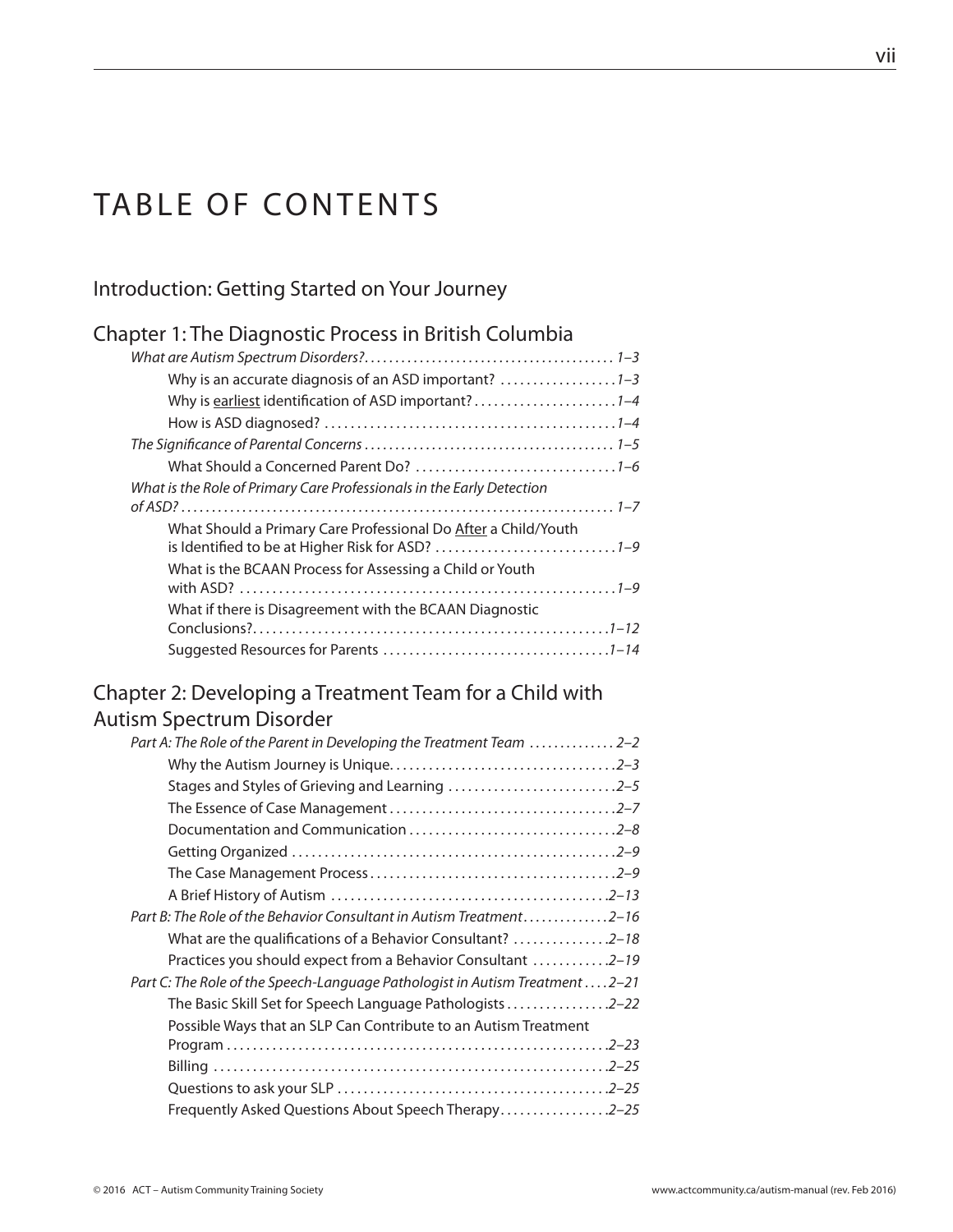| Part D: The Role of Occupational & Physical Therapists in the Treatment |  |
|-------------------------------------------------------------------------|--|
|                                                                         |  |
|                                                                         |  |
|                                                                         |  |
| Role of the Parent in Contracting with an Occupational or               |  |
|                                                                         |  |
|                                                                         |  |
| Ten Tips on Keeping a Good Behavior Interventionist2-33                 |  |

#### Chapter 3: Medical Issues in Autism Treatments

| Complementary and Alternative Medicine3-9              |  |
|--------------------------------------------------------|--|
| Restrictive Diets and Vitamins/Minerals 3-12           |  |
| Tests that Aren't Warranted or Are Not Meaningful 3-13 |  |
|                                                        |  |

#### Chapter 4: MCFD-funded Services for Children with ASD

| Types of Autism Programs and How to Access Them4-3     |  |
|--------------------------------------------------------|--|
| Applying for the Autism Funding Program 4-5            |  |
|                                                        |  |
| Understanding the Funding Agreement Before Signing 4-8 |  |

## Chapter 5: Contracting with Professionals on the RASP

| Paying your Service Provider Using Autism Funding5-4          |  |
|---------------------------------------------------------------|--|
|                                                               |  |
|                                                               |  |
| What about Contracting with Professionals Other than Behavior |  |
|                                                               |  |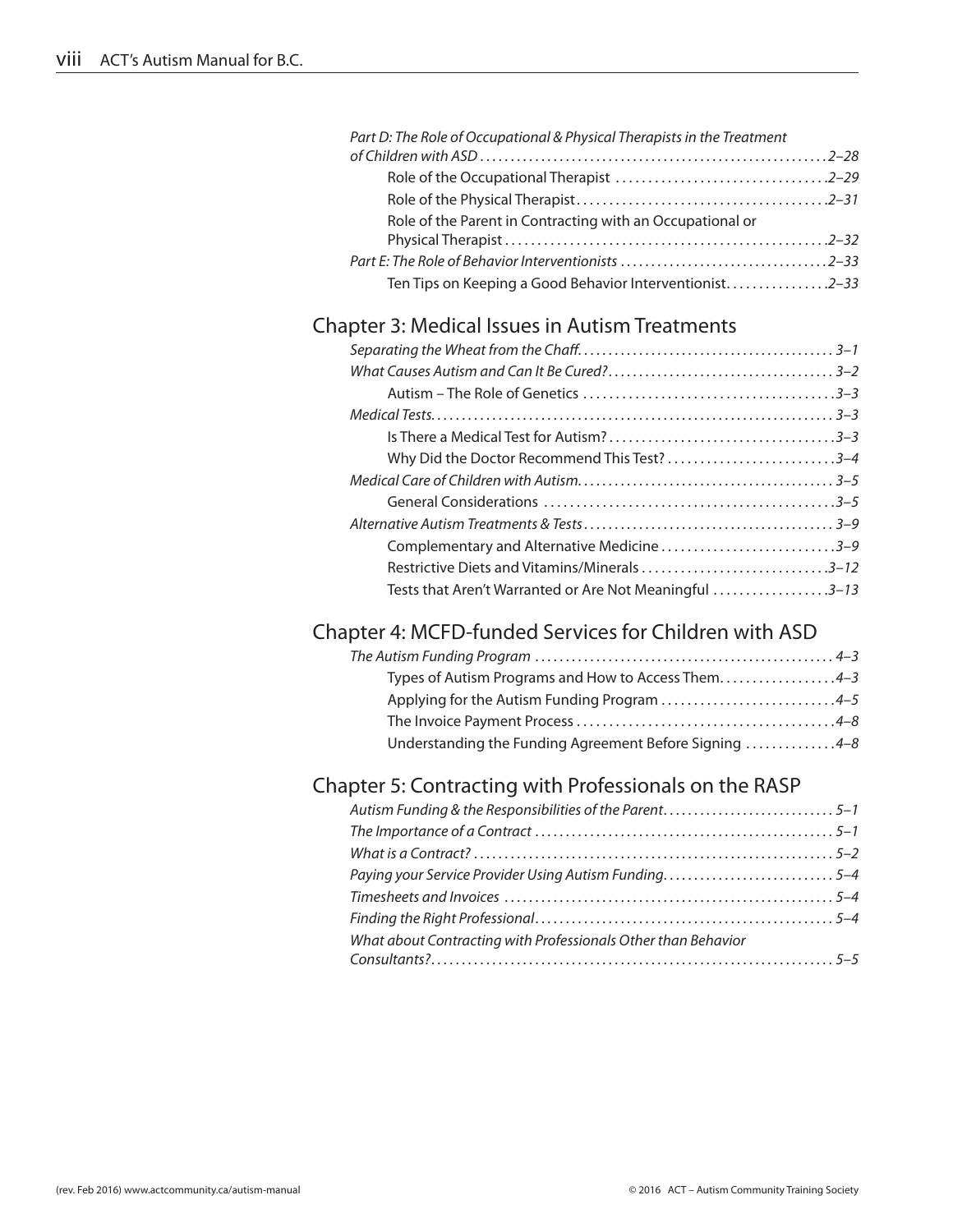#### Chapter 6: MCFD Services Available to All Children with Special Needs

### Chapter 7: The B.C. Education System – An Introduction

#### for Parents of Students with ASD

| The Players in the Game: Understanding Roles and Responsibilities  7-8 |  |
|------------------------------------------------------------------------|--|
|                                                                        |  |
|                                                                        |  |
|                                                                        |  |
|                                                                        |  |
| Clarifying the Differing Roles and Responsibilities of Teachers        |  |
|                                                                        |  |
|                                                                        |  |
|                                                                        |  |
|                                                                        |  |
|                                                                        |  |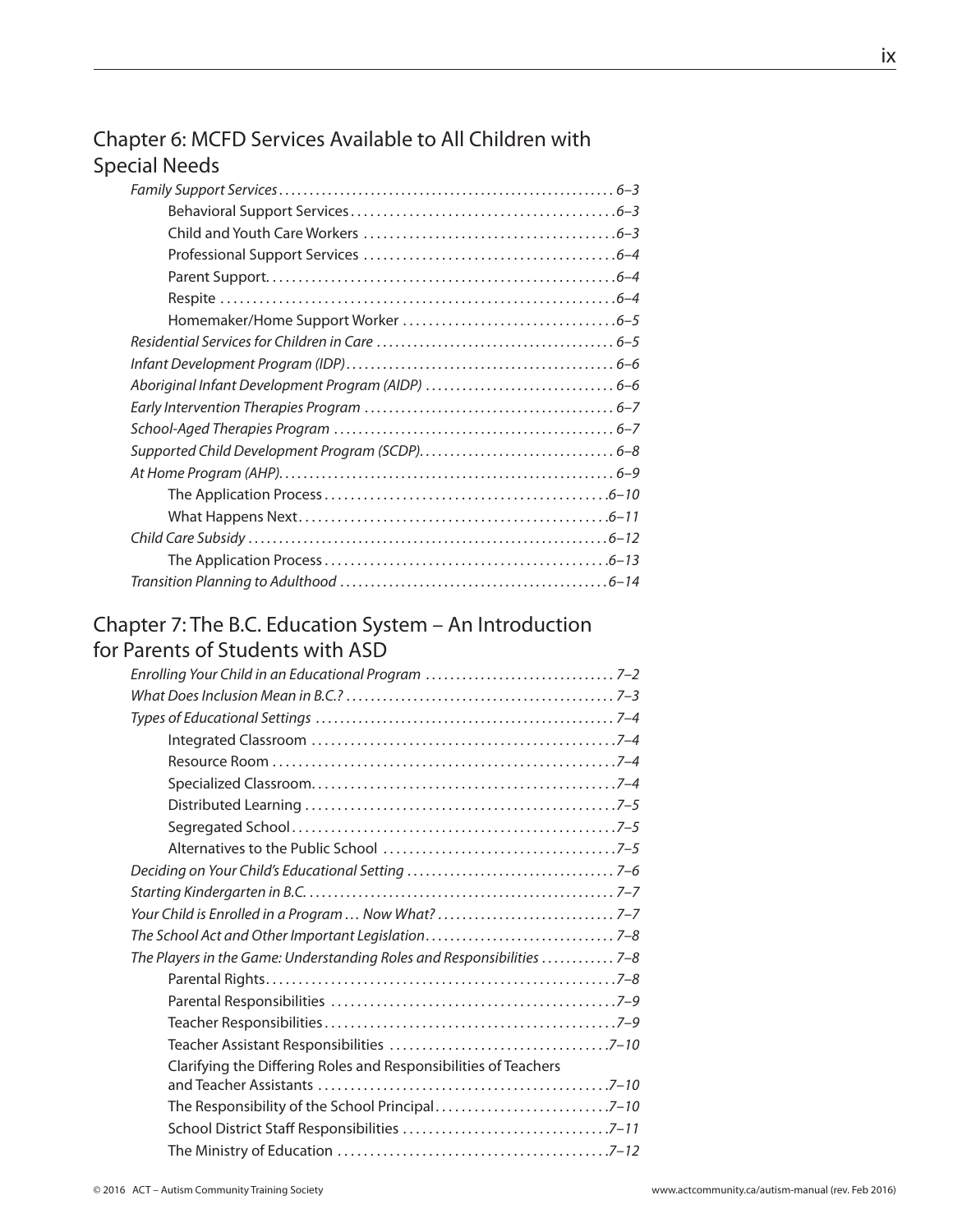| How Can I Be Sure the IEP is Going to Be Effective? 7-18          |  |
|-------------------------------------------------------------------|--|
|                                                                   |  |
|                                                                   |  |
|                                                                   |  |
| Graduation or School Completion—Important Issues to Consider 7-23 |  |
| Provincial Outreach Program for Autism and Related Disorders7-24  |  |
|                                                                   |  |
|                                                                   |  |

#### Chapter 8: The Role of Parental Advocacy in Navigating the B.C. School System

| Understanding Your Child's Needs: The Foundation of Becoming an |  |
|-----------------------------------------------------------------|--|
|                                                                 |  |
| How can you become a better expert on your child? 8-2           |  |
| How Do I Learn About Best Practices in the Education of a Child |  |
|                                                                 |  |
|                                                                 |  |
|                                                                 |  |
|                                                                 |  |
|                                                                 |  |
| Understanding the Players, Personalities and Politics in the    |  |
|                                                                 |  |
|                                                                 |  |
|                                                                 |  |
|                                                                 |  |
|                                                                 |  |
| Your Conduct and Behavior - Projecting a Positive Image8-10     |  |
|                                                                 |  |
| Managing Your Choice of Words, Body Language, Temperament8-11   |  |
|                                                                 |  |
|                                                                 |  |
|                                                                 |  |
|                                                                 |  |
|                                                                 |  |
|                                                                 |  |
|                                                                 |  |
|                                                                 |  |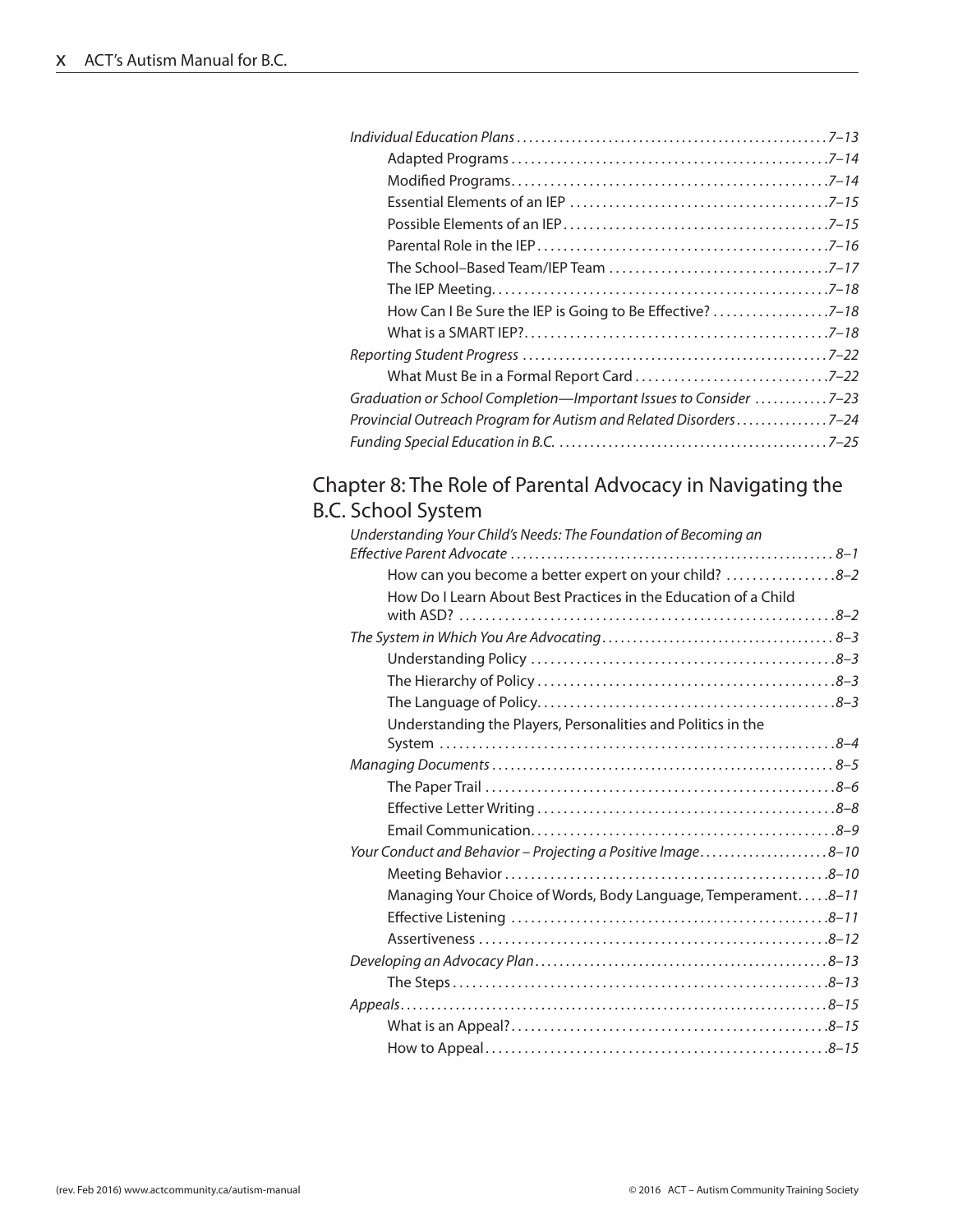#### Chapter 9: Preparing for the Transition from School to Work

| Guidelines for Student Placement in Community Work Placement  9-4 |  |
|-------------------------------------------------------------------|--|
|                                                                   |  |
|                                                                   |  |
| Students with High Functioning Autism (HFA) or Asperger           |  |
|                                                                   |  |
|                                                                   |  |
|                                                                   |  |
|                                                                   |  |
|                                                                   |  |
|                                                                   |  |
|                                                                   |  |
|                                                                   |  |
| Personal Planning and Career and Personal Planning9-16            |  |
| Individual Education Planning for                                 |  |
|                                                                   |  |
|                                                                   |  |
|                                                                   |  |

#### Chapter 10: Estate Planning for Families Who Have Children with Special Needs in B.C.

| Power of Attorney: Being Your Child's Agent in Respect of |  |
|-----------------------------------------------------------|--|
|                                                           |  |
| <b>Representation Agreement:</b>                          |  |
|                                                           |  |
|                                                           |  |
|                                                           |  |
|                                                           |  |
|                                                           |  |
|                                                           |  |
|                                                           |  |
|                                                           |  |
|                                                           |  |
|                                                           |  |
| Tax-Deferred Transfers from an RRSP to a RDSP 10-14       |  |
| Carry Forward of RDSP Grants and Bonds  10-16             |  |
| Provincial Payments into RESPs and RDSPs 10-18            |  |
|                                                           |  |
|                                                           |  |
| Testamentary (as of the Date of Death) Planning  10-22    |  |
|                                                           |  |
|                                                           |  |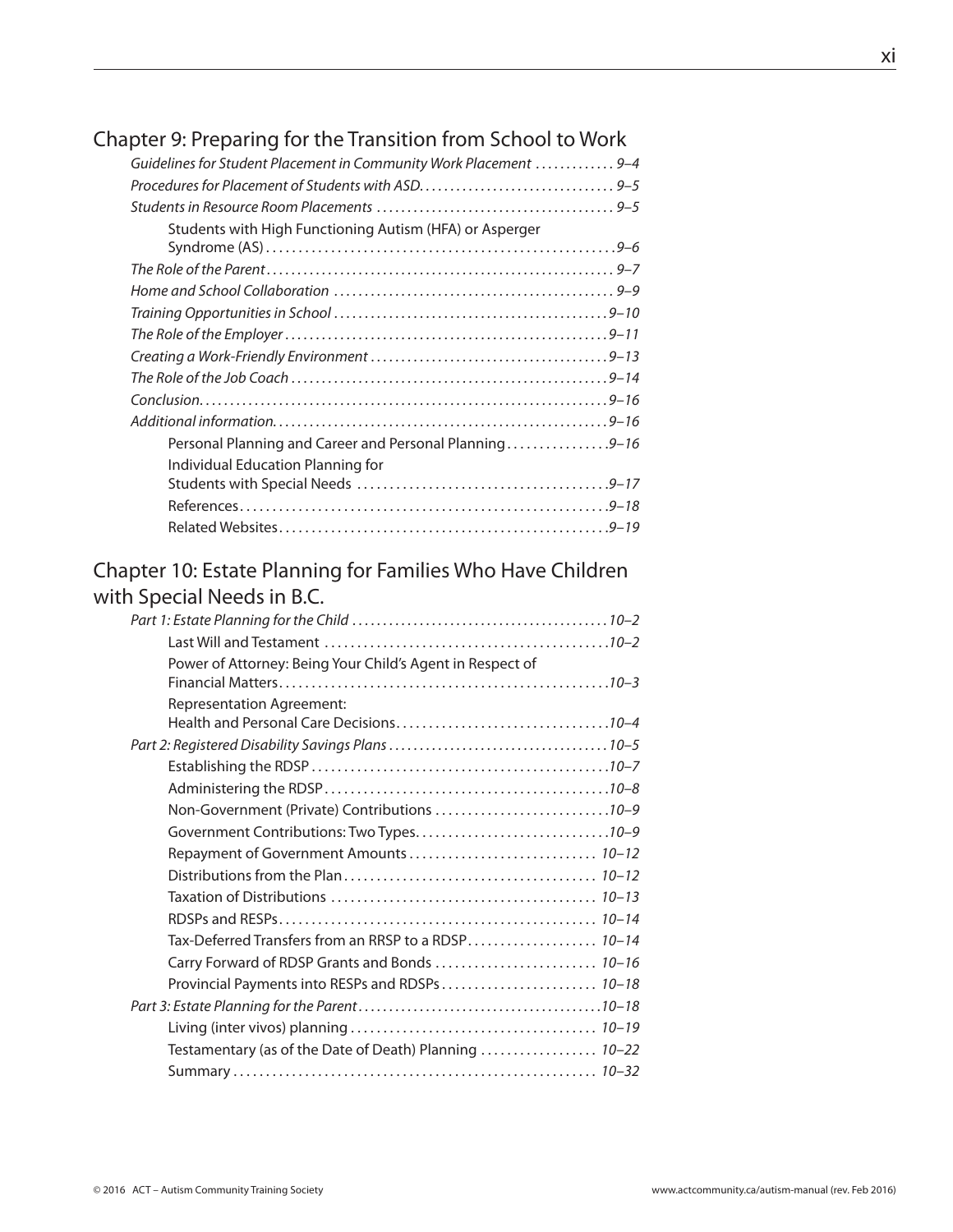### Chapter 11: ACT's Guide to Building a Community Group

#### Chapter 12: Guide to Employment for Teens and Adults with Autism in B.C.

| The Importance of Employment for Community Inclusion 12-4        |  |
|------------------------------------------------------------------|--|
|                                                                  |  |
|                                                                  |  |
|                                                                  |  |
|                                                                  |  |
|                                                                  |  |
|                                                                  |  |
|                                                                  |  |
| Community Programs Focused on Job Skills 12-9                    |  |
|                                                                  |  |
|                                                                  |  |
|                                                                  |  |
| B.C. Government Supports for Adults with Autism 12-10            |  |
| Persons with Disabilities Benefit (PWD)  12-11                   |  |
| Navigating the Employment System                                 |  |
|                                                                  |  |
|                                                                  |  |
|                                                                  |  |
|                                                                  |  |
|                                                                  |  |
| Social Communication Skills in the Workplace 12-19               |  |
| Post-Secondary Education and Vocational Training (Age 18+) 12-20 |  |
| Pre-employment and Vocational Training  12-21                    |  |
|                                                                  |  |
| Funding Opportunities for Post-Secondary Education  12-23        |  |
|                                                                  |  |